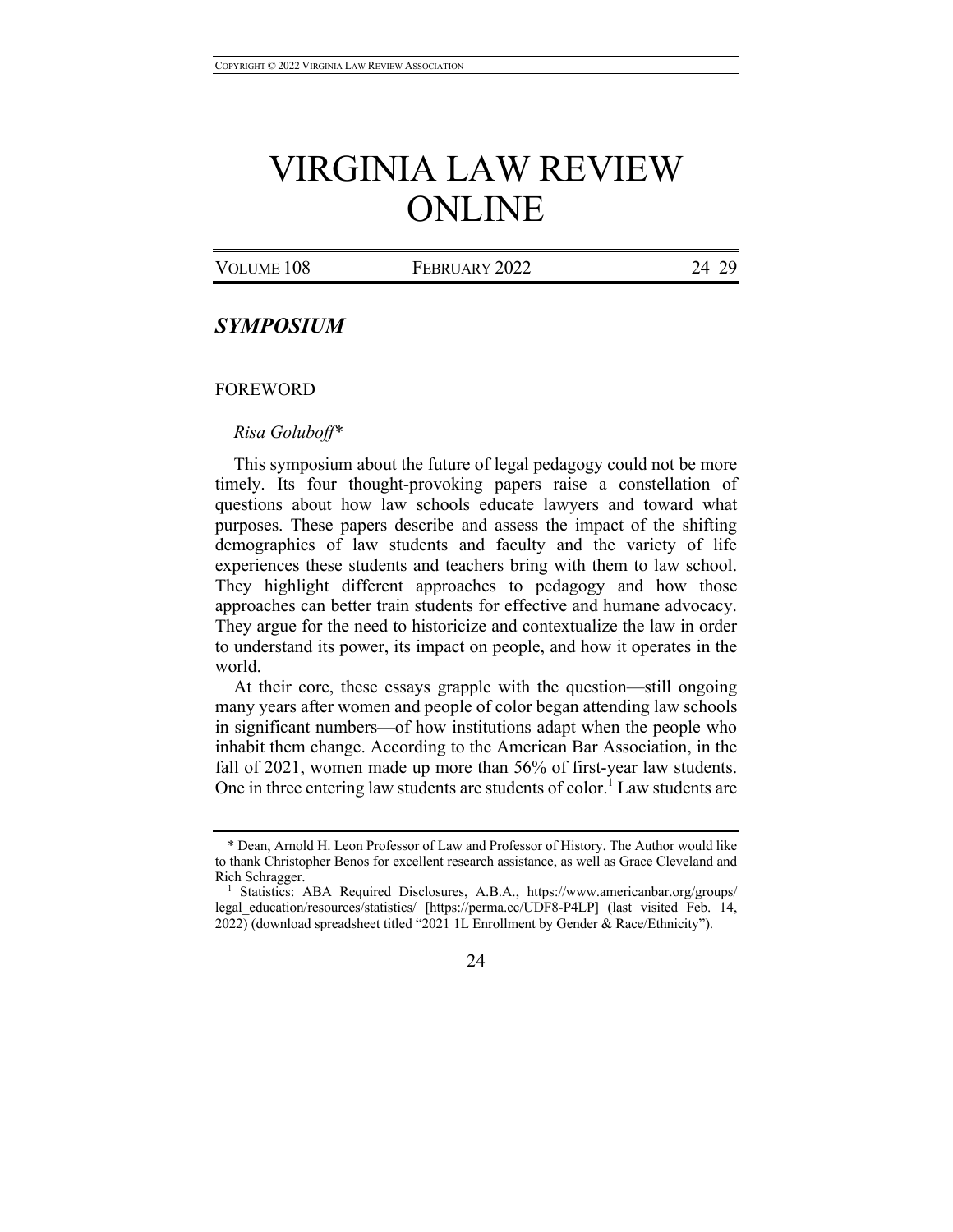### 2022] *Foreword* 25

LGBTQ+ and veterans, first-generation and low-income. They are students with disabilities and students from all over the world. Unsurprisingly, they arrive at law school with a far wider array of personal experiences than ever before.

So too do the faculty who teach these students. Drawn largely from the ranks of these increasingly diverse law graduates, faculty are also more diverse—although still far less so than the student population.<sup>2</sup> As law schools become more diverse, legal pedagogy has begun, in fits and starts, with more and less intentionality, to adjust.

Identifying, commenting on, and exploring the effects of these demographic changes on legal pedagogy, the essays in this symposium offer nuanced and complex approaches to a series of inherently nuanced and complex questions. To take one: Has the moment—the nearly century and a half moment—of the Socratic method now passed? The jury, as they say, remains out. What is clear is that we are asking new and harder questions of this classic law school teaching method. Does it silence or alienate some students, often women and people of color, more than others? Does it overemphasize judicial opinions to the exclusion of a fuller understanding of how cases come to be, the other actors involved in their development, and the very human problems out of which they arise and on which they exercise coercive power? Does it reinforce existing hierarchies and fail to rectify disparities deeply entrenched in societal structures?

Molly Shadel, Sophie Trawalter, and Rip Verkerke approach these questions empirically, leveraging quantitative methods to examine gender disparity in classroom participation.<sup>3</sup> By combining the coding of classroom participation with longitudinal and survey studies, the authors document such gender disparity, provide insights about why it exists, and suggest possible ways to remedy it. Molly Shadel and Anne Coughlin

 $2 \text{ In } 2011,40\%$  of full-time law faculty were women and 17% were minorities; in 2021, 46% of full-time law faculty were women and 22% were minorities. Compare 509 Required Disclosures, A.B.A., https://www.abarequireddisclosures.org/Disclosure509.aspx [https:// perma.cc/T75B-ACSQ] (last visited Feb. 16, 2022) (select "2021" and "Faculty Resources" under "Compilation – All Schools Data" to generate report), with id. (select "2011" and "Faculty and Administrators" under "Compilation – All Schools Data" to generate report); see also Justin McCrary, Joy Milligan & James Phillips, The Ph.D. Rises in American Law Schools, 1960–2011: What Does It Mean for Legal Education?, 65 Legal Educ. 543, 549 (2016).

<sup>3</sup> Molly Bishop Shadel, Sophie Trawalter & J.H. Verkerke, Gender Differences in Law School Classroom Participation: The Key Role of Social Context, 108 Va. L. Rev. Online 30 (2022).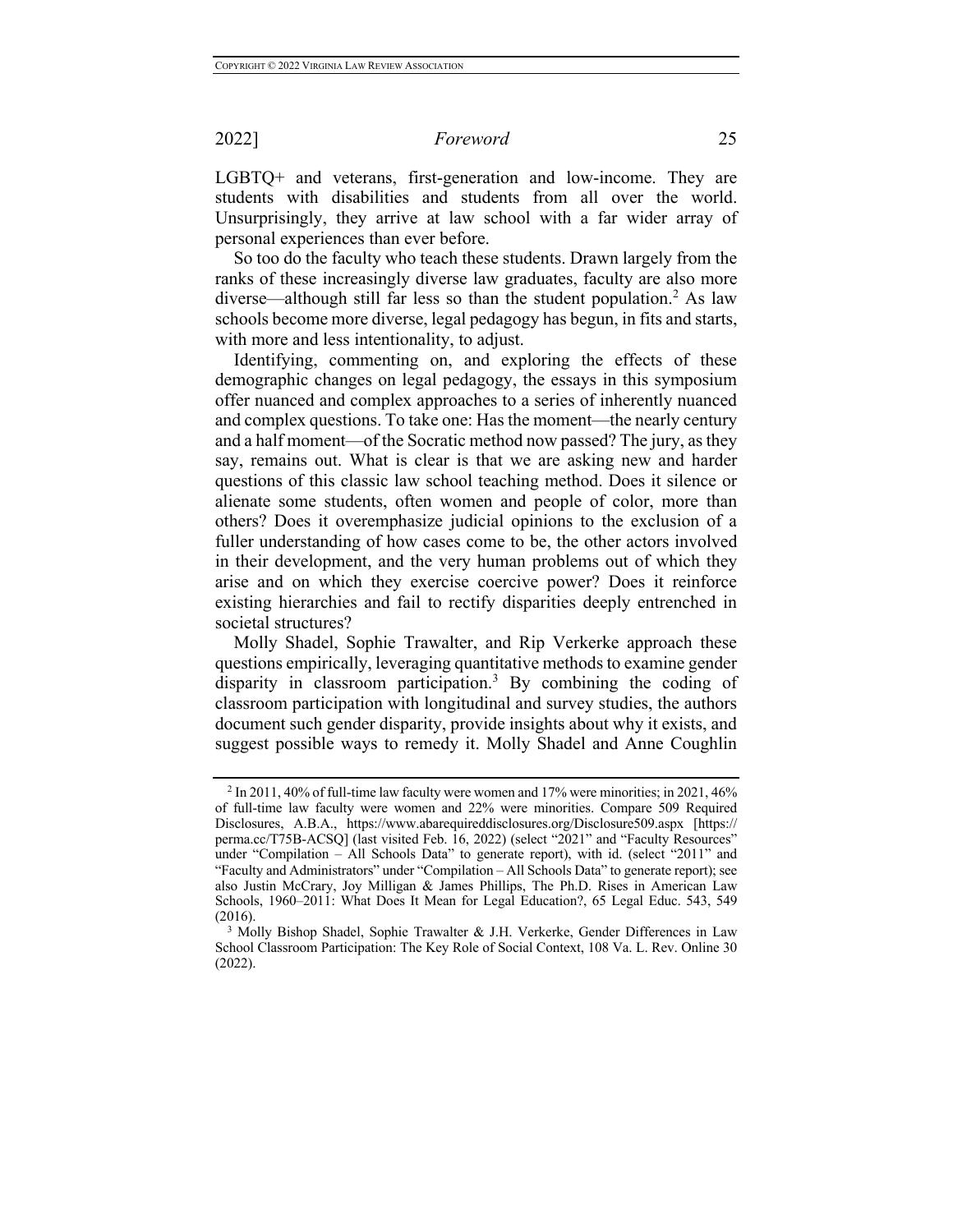# 26 *Virginia Law Review Online* [Vol. 108:24

develop these empirical insights into a compelling critique of the modern Socratic Case Method, highlighting how it fails to escape its history of hierarchy and sexism.<sup>4</sup> Going forward, they argue, law schools must foster collaboration, encourage listening, and empower diverse perspectives so as to better prepare students for the challenges and opportunities of legal practice.

If the first two papers take aim at the method of pedagogical inquiry, the latter two focus on the substance of what law schools teach. Sherri Lee Keene and Susan A. McMahon suggest moving beyond a curriculum focused on judicial opinions.<sup>5</sup> Such opinions, they argue, systematically dehumanize tragedy, ignore non-legal drivers of legal outcomes, suggest certainty in a complex world, frequently privilege unrepresentative speakers, and foreclose the imagination of transformational, systemic change. The authors advocate instead contextualizing opinions within the human experience, presenting them alongside competing and often overlooked perspectives, and viewing them as one facet of a broader legal framework in need of radical reimagination. Similarly, Paula A. Monopoli argues that feminist legal theory and history are essential reading for law students, particularly in core curricula relating to constitutional development.<sup>6</sup> Invoking historical examples, Monopoli views the vital role that women advocates have played in creating constitutional and social change as empowering law students to become more effective advocates today.

As these brief descriptions suggest, these essays not only engage with the major demographic shifts law schools have experienced over the past half century. They also reflect, in more and less direct ways, other changes that have substantially transformed legal pedagogy over the same general period—changes that make this moment a particularly fertile one for legal education.<sup>7</sup> Two such trends are especially relevant to this symposium

<sup>4</sup> Anne M. Coughlin & Molly Bishop Shadel, The Gender Participation Gap and the Politics of Pedagogy, 108 Va. L. Rev. Online 55 (2022).

<sup>5</sup> Sherri Lee Keene & Susan A. McMahon, The Contextual Case Method: Moving Beyond Opinions to Spark Students' Legal Imaginations, 108 Va. L. Rev. Online 72 (2022).

 $6$  Paula A. Monopoli, Feminist Legal History and Legal Pedagogy, 108 Va. L. Rev. Online 91 (2022).

<sup>&</sup>lt;sup>7</sup> One important trend beyond the scope of this Foreword is the penetration of technology into every aspect of life and law, which has had, and will continue to have, profound effects on both what we teach and how we teach it. The speed of communication, the explosion in the production of information, and the complexity of technological systems require law schools to educate students more extensively and with more specialized knowledge about technology. See generally Michele Pistone, Law Schools and Technology: Where We Are and Where We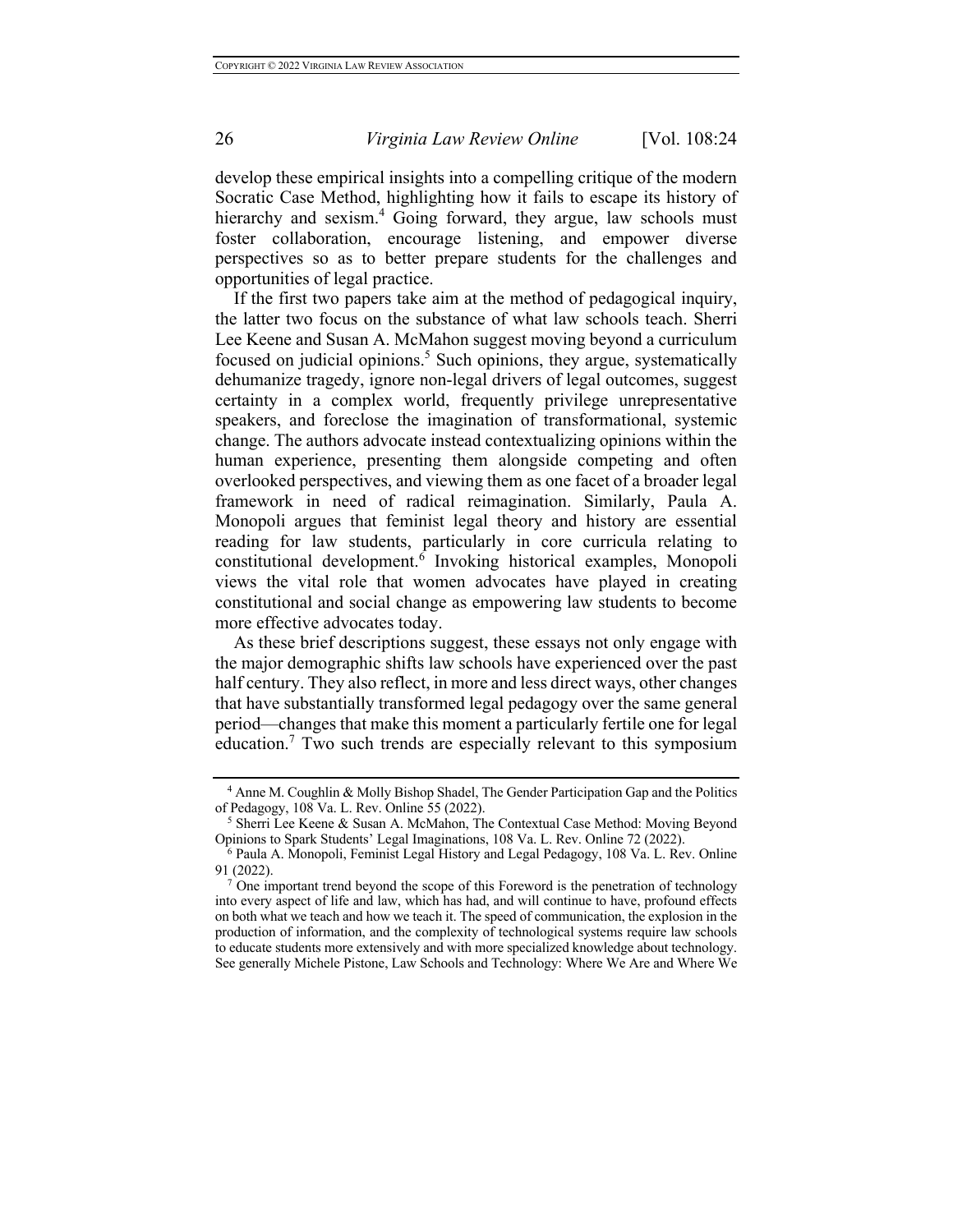#### 2022] *Foreword* 27

and to the direction in which these essays both see legal pedagogy heading and view as salutary, if not necessary.

First, alongside the demographic shifts that have taken place among law faculty is a methodological one. As recently as 2000, most law professors were trained exclusively in law, and they came to law teaching after judicial clerkships and brief stints in legal practice.<sup>8</sup> Historically, law schools were more closely connected both intellectually and institutionally to the legal profession and the practice of law than to the rest of the university. In recent decades, however, more and more law professors have engaged in formal doctoral training in complementary cognate fields alongside their law degrees—economics, psychology, politics, history, philosophy, literature, and more.<sup>9</sup> As a result of this increased interdisciplinarity—and despite some criticism by legal practitioners—law schools and legal scholarship have moved closer intellectually to the universities of which they are a part.<sup>10</sup>

Both what and how we teach have changed as a result. The law school curriculum has unsurprisingly become more interdisciplinary, offering more courses in critical theories, the humanities, and the social sciences. At UVA Law School, and I am sure at other schools as well, small

Are Heading, 64 J. Legal Educ. 586, 586 (2015) (arguing that "technology offers the attractive possibility of making legal education both more efficient and more effective"). Technology has also altered how we learn, teach, and collaborate. See, e.g., Kennedy M. Maranga, The Role and Impact of Technology in Legal Education (June 9, 2010) (unpublished manuscript), https://papers.ssrn.com/sol3/papers.cfm?abstract\_id=1520831 [https://perma.cc/WT9F-HGRQ] (suggesting that technology has changed both the classroom and legal practice). The ongoing COVID-19 pandemic has both accelerated the use of online teaching of various forms and reinforced for many the continued importance of in-person teaching and intellectual exchange. See, e.g., Morenike Saula, Crisis-Induced Innovation in U.S. Legal Education, 69 J. Legal Educ. 679 (2020).

<sup>&</sup>lt;sup>8</sup> McCrary et al., supra note 2, at 553 ("As for credentials, in 2000 'the prototypical new law teacher graduated from an elite school (most often from Harvard or Yale), was on the staff of the law review or another journal while in law school, clerked for a judge (usually a federal judge), published one or two articles or notes (though many published nothing at all), and practiced for several years (usually in a law firm or a corporate counsel's office) before entering academia.'") (quoting Richard E. Redding, Where Did You Go to Law School? Gatekeeping for the Professoriate and Its Implications for Legal Education, 53 J. Legal Educ. 594, 596 (2003)).

<sup>&</sup>lt;sup>9</sup> Id. (noting that 28% of law professors at the top thirty-four law schools hold Ph.Ds, compared to 5% of all law professors in 1989); see also Lynn M. LoPucki, Dawn of the Discipline-Based Law Faculty, 65 J. Legal Educ. 506, 507 (2016) ("[T]he overall trend is unmistakable. Ph.D. hiring is increasing rapidly.").

<sup>10</sup> Kim Diana Connolly, Elucidating the Elephant: Interdisciplinary Law School Classes, 11 Wash. U. J.L. & Pol'y 11, 19–20 (2003). A full reply to such criticism is beyond the scope of this brief Foreword.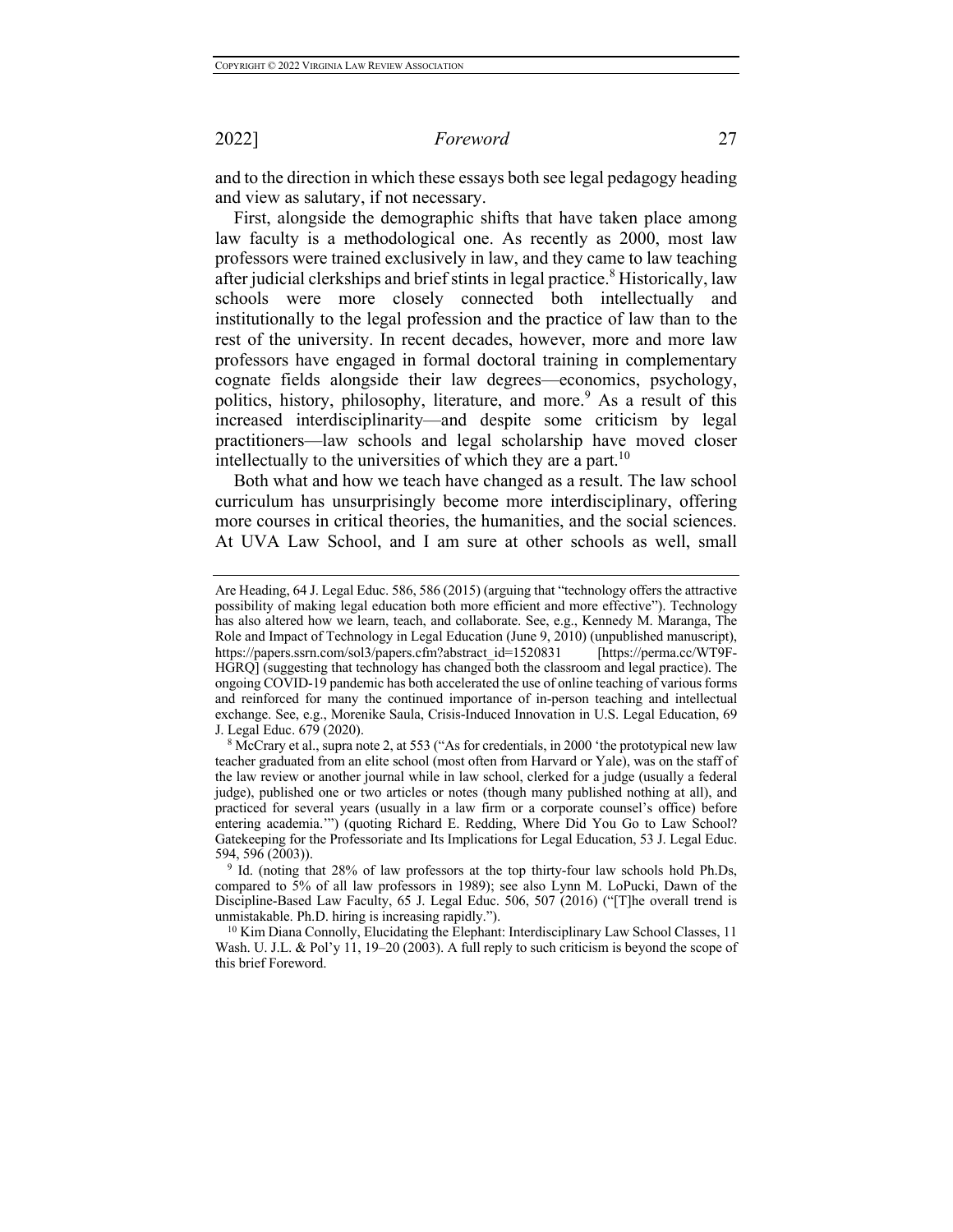# 28 *Virginia Law Review Online* [Vol. 108:24

seminars have displaced a substantial portion of large Socratic lecture courses in the law school curriculum, and students learn the disciplinary approaches of multiple methodologies alongside the analytical reasoning of blackletter fundamentals. The result is a legal education attuned not only to the logic of the law but also to the big picture within which that logic operates.

Second, even as law schools have expanded the curriculum into new theoretical horizons, we have also begun to offer far more practical training than ever before. Law schools have long described their core pedagogical mission as training students to "think like a lawyer"—how to problem solve through analytical reasoning. Learning the nuts and bolts of legal practice was left largely to summer and post-graduation employers. $^{11}$ 

That is no longer the case. Clinical and experiential education had grown in law schools even before the Great Recession of 2008, but their growth accelerated in its wake. Partially due to the market pressures facing law firms in the succeeding years, the American Bar Association (and some prominent state bars) established new experiential course requirements for law students. This shifted practice-oriented training from law firms to law schools.<sup>12</sup> Law schools have since embraced and proliferated numerous types of experiential education. Clinical education in particular has grown dramatically from its origins as student adjuncts to a local legal aid into its own major branch of legal education. This increase in clinical and experiential education leads not only to greater fluency with the practice of law but also greater understanding of the human dimension for which several of the essays in this symposium call.

The combined effect of the interdisciplinary turn and the expansion of practical training is a law school curriculum with three approaches to law teaching—analytical reasoning, interdisciplinary perspectives, and practical training—each distinct in goal, method, and subject matter. Here at the University of Virginia School of Law, for example, our curriculum is now roughly evenly split between lecture courses, experiential courses,

<sup>&</sup>lt;sup>11</sup> Peter A. Joy, The Uneasy History of Experiential Education in U.S. Law Schools, 122 Dickinson L. Rev. 551, 574 (2018); see also Daniel Thies, Rethinking Legal Education in Hard Times: The Recession, Practical Legal Education, and the New Job Market, 59 J. Legal Educ. 598, 599 (2010) ([T]he recession "put a premium on job candidates with practical skills, those on whom [legal employers] will not have to spend time and money before they are ready to practice.").

<sup>&</sup>lt;sup>12</sup> Joy, supra note 11, at 576–80.